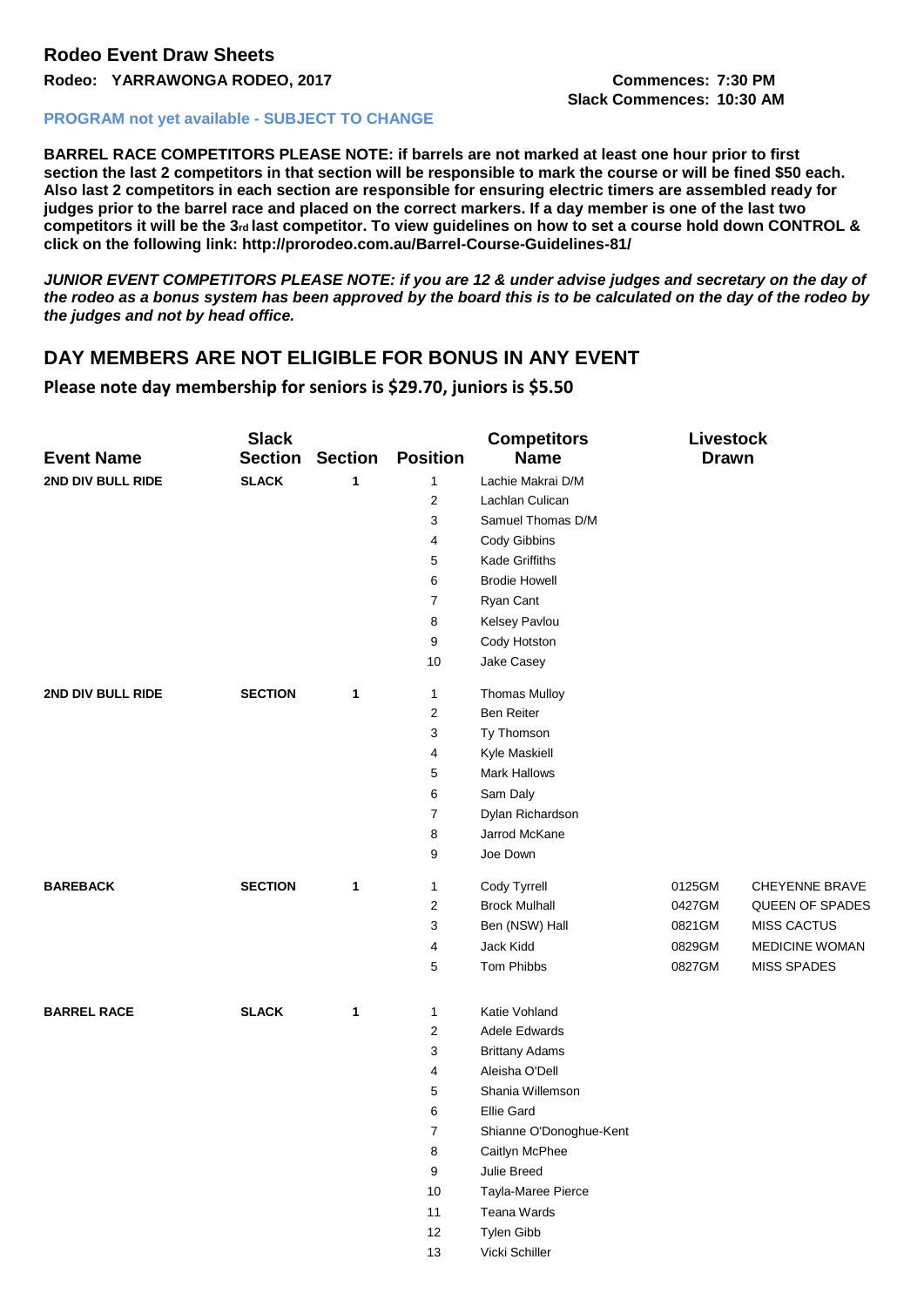|                         |                |   | 14                | Sam Pratt                                |
|-------------------------|----------------|---|-------------------|------------------------------------------|
|                         |                |   | 15                | Amber Burns                              |
|                         |                |   | 16                | <b>Emma Peters</b>                       |
|                         |                |   | 17                | Kerrie Holder                            |
|                         |                |   | 18                | Laura Spence                             |
|                         |                |   | 19                | <b>Teal Ayers</b>                        |
|                         |                |   | 20                | <b>Elley Hulls</b>                       |
|                         |                |   | 21                | Kim Hamilton                             |
|                         |                |   | 22                | <b>Dallas Pearce</b>                     |
| <b>BARREL RACE</b>      | <b>SECTION</b> | 1 | 1                 | Jo Caldwell                              |
|                         |                |   | $\overline{2}$    | Tamika Robinson                          |
|                         |                |   | 3                 | Montana O'Donoghue-Kent                  |
|                         |                |   | 4                 | Deanne O'Donoghue                        |
|                         |                |   | 5                 | Jamie Cottam                             |
|                         |                |   | 6                 | Amanda Tielen                            |
|                         |                |   | $\overline{7}$    | Ruth O'Donoghue                          |
|                         |                |   | 8                 | Ellysa Kenny                             |
|                         |                |   | 9                 | Stephanie Gard                           |
|                         |                |   | 10                | Belinda Burton                           |
|                         |                |   | 11                | Cherie O'Donoghue                        |
|                         |                |   | $12 \overline{ }$ | Casey-anne Freund                        |
|                         |                |   | 13                | Dusty McPhee                             |
|                         |                |   | 14                | Cindy Marsh                              |
|                         |                |   | 15                | Leslie Moore                             |
|                         |                |   | 16                | Teresa Jones                             |
|                         |                |   | 17                | Tenielle Middleton                       |
|                         |                |   | 18                | Morgan Hamill                            |
|                         |                |   | 19                | Sarah Hoare                              |
|                         |                |   | 20                | Nichole Fitzpatrick                      |
|                         |                |   | 21                | <b>Tamlin Osborne</b>                    |
|                         |                |   |                   |                                          |
|                         |                |   | 22                | Latoya Wards                             |
| <b>BREAKAWAY ROPING</b> |                |   |                   |                                          |
|                         | <b>SLACK</b>   | 1 | 1<br>2            | Amber Burns                              |
|                         |                |   |                   | Kym Ash                                  |
|                         |                |   | 3<br>4            | Elle Flanagan                            |
|                         |                |   |                   | Caitlan Ash                              |
|                         |                |   | 5<br>6            | Karen Mcloghlin<br>Jo Caldwell           |
|                         |                |   | $\overline{7}$    | Rebecca Van Houten                       |
|                         |                |   | 8                 |                                          |
|                         |                |   | 9                 | Shelley Leggett-Purcell<br>Chelsea Heard |
|                         |                |   | 10                | Jessica Cottam                           |
|                         |                |   | 11                | Sam Pratt                                |
|                         |                |   | 12                | Leanne Deguara                           |
|                         |                |   | 13                | Sarah Hoare                              |
|                         |                |   | 14                | Sara Hales                               |
|                         |                |   | 15                | Kathryn Hale                             |
| <b>BREAKAWAY ROPING</b> | <b>SLACK</b>   | 2 | 1                 | Melanie Drysdale                         |
|                         |                |   | $\overline{2}$    | Tenielle Middleton                       |
|                         |                |   | 3                 | Ashleigh Hodson                          |
|                         |                |   | $\overline{4}$    | Stephanie Gard                           |
|                         |                |   | 5                 | <b>Teal Ayers</b>                        |
|                         |                |   | 6                 | Kylie Hancock                            |
|                         |                |   | $\overline{7}$    | Emma Peters                              |
|                         |                |   | 8                 | Ella Mitchell                            |
|                         |                |   | 9                 | Nichole Fitzpatrick                      |
|                         |                |   | 10                | Jane Willoughby                          |
|                         |                |   | 11                | Tayla-Maree Pierce                       |
|                         |                |   | 12                | <b>Tricia Williams</b>                   |
|                         |                |   | 13                | Anna McPhee                              |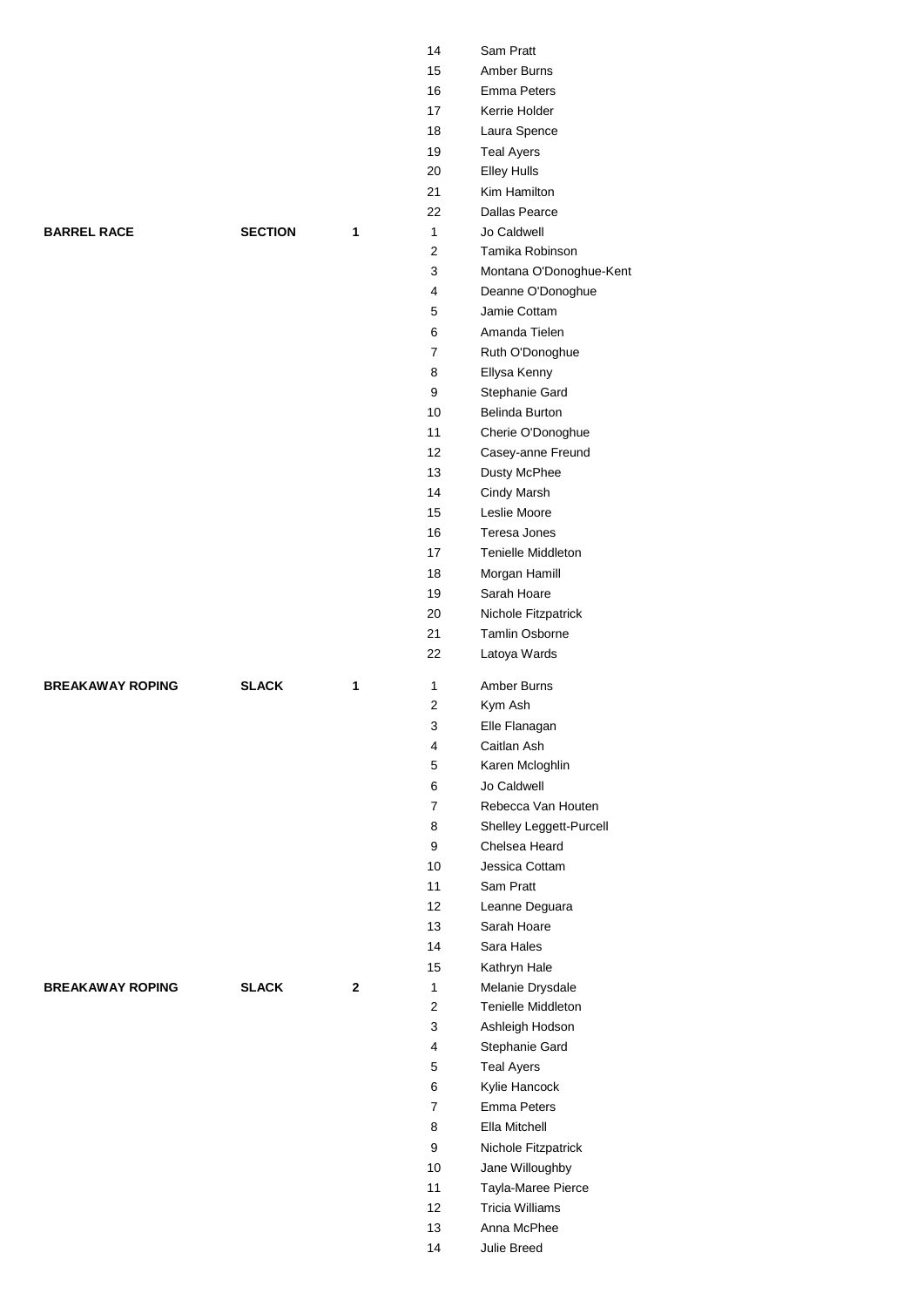|                           |                |              | 15                  | Sharon McGuire                            |                 |                             |
|---------------------------|----------------|--------------|---------------------|-------------------------------------------|-----------------|-----------------------------|
| <b>BREAKAWAY ROPING</b>   | <b>SLACK</b>   | 3            | $\mathbf{1}$        | Kelsie Hale                               |                 |                             |
|                           |                |              | $\mathbf{2}$        | <b>Erin Beattie</b>                       |                 |                             |
|                           |                |              | 3                   | Jessica Marsh                             |                 |                             |
|                           |                |              | 4                   | Jamie Cottam                              |                 |                             |
|                           |                |              | 5                   | Ellysa Kenny                              |                 |                             |
| <b>BREAKAWAY ROPING</b>   | <b>SECTION</b> | 1            | $\mathbf{1}$        | Abbey-May Shegog                          |                 |                             |
|                           |                |              | $\overline{c}$      | Casey-Lee Collins                         |                 |                             |
|                           |                |              | 3                   | Latteliah DeSpirt                         |                 |                             |
|                           |                |              | 4                   | Shianne O'Donoghue-Kent                   |                 |                             |
|                           |                |              | 5                   | <b>Elley Hulls</b>                        |                 |                             |
|                           |                |              | 6<br>$\overline{7}$ | Cherie O'Donoghue                         |                 |                             |
|                           |                |              | 8                   | <b>Candice Douglass</b><br>Tamara Gorsuch |                 |                             |
|                           |                |              | 9                   | Georgie Kapeller                          |                 |                             |
|                           |                |              | 10                  | Nicole McDonald                           |                 |                             |
| <b>BULL RIDE</b>          | <b>SECTION</b> | $\mathbf{1}$ | 1                   | Lachlan Culican                           | 4 GM            | <b>BEAU</b>                 |
|                           |                |              | 2                   | Ben Reiter                                | 05 GM           | <b>JUST FOR FUN</b>         |
|                           |                |              | 3                   | Cody Gibbins                              | M7 GM           | <b>RUFF HEAD</b>            |
|                           |                |              | 4                   | Darcy Lawlor                              | 0135 GM         | LITTLE CHALKY               |
|                           |                |              | 5                   | Sam Daly                                  | 24 GM           | MR TOO GOOD                 |
|                           |                |              | 6                   | <b>Thomas Mulloy</b>                      | 27 GM           | LITTLE JOE                  |
|                           |                |              | $\overline{7}$      | Kyle Maskiell                             | 011 GM          | <b>UNKNOWN</b>              |
|                           |                |              | 8                   | Micheal Ostashek                          | M4 GM           | <b>BROKEN PROMISE</b>       |
|                           |                |              | 9<br>10             | Matt O'Flynn<br>Jake Casey                | 10 GM<br>010 GM | TIME OUT<br>UNSPEAKABLE ACT |
|                           |                |              | 11                  | Ben Thorp                                 | 102 GM          | DOIN IT                     |
|                           |                |              | 12                  | Benjamin Gard                             | 20 GM           | NO EXCUSE                   |
|                           |                |              |                     |                                           |                 |                             |
|                           |                |              |                     |                                           |                 |                             |
| <b>JUNIOR BARREL RACE</b> | <b>SLACK</b>   | 1            | 1                   | Ruby Rose Cannell                         |                 |                             |
|                           |                |              | 2                   | Katie Vohland                             |                 |                             |
|                           |                |              | 3                   | Rachael Brent                             |                 |                             |
|                           |                |              | 4                   | Madalynn Cromack                          |                 |                             |
|                           |                |              | 5                   | Joebie McPhee                             |                 |                             |
|                           |                |              | 6                   | Edward McQualter-Whyte                    |                 |                             |
|                           |                |              | $\overline{7}$<br>8 | Jake Deguara<br>Layney Deguara            |                 |                             |
|                           |                |              | 9                   | Clay Donald                               |                 |                             |
|                           |                |              | 10                  | Jack McQualter-Whyte                      |                 |                             |
|                           |                |              | 11                  | Heidi Middleton                           |                 |                             |
|                           |                |              | 12                  | Ruby Adams                                |                 |                             |
|                           |                |              | 13                  | Addison Ryan                              |                 |                             |
|                           |                |              | 14                  | Maggie Sims                               |                 |                             |
|                           |                |              | 15                  | Ellie Gard                                |                 |                             |
|                           |                |              | 16                  | Falon Hoare                               |                 |                             |
|                           |                |              | 17                  | <b>Tess Lloyd</b>                         |                 |                             |
|                           |                |              | 18                  | Casey Green                               |                 |                             |
|                           |                |              | 19<br>20            | Lawson McDonald<br><b>Tyler Palmer</b>    |                 |                             |
|                           |                |              | 21                  | Summah Dryden                             |                 |                             |
|                           |                |              | 22                  | Rachelle Austin                           |                 |                             |
|                           |                |              | 23                  | Chase Russell                             |                 |                             |
|                           |                |              | 24                  | Shanae Hutton                             |                 |                             |
|                           |                |              | 25                  | Jordana Hutchinson                        |                 |                             |
|                           |                |              | 26                  | Ellysa Kenny                              |                 |                             |
|                           |                |              | 27                  | Molly Grimley                             |                 |                             |
|                           |                |              | 28<br>29            | Jordyn Arnold<br>Rope McPhee              |                 |                             |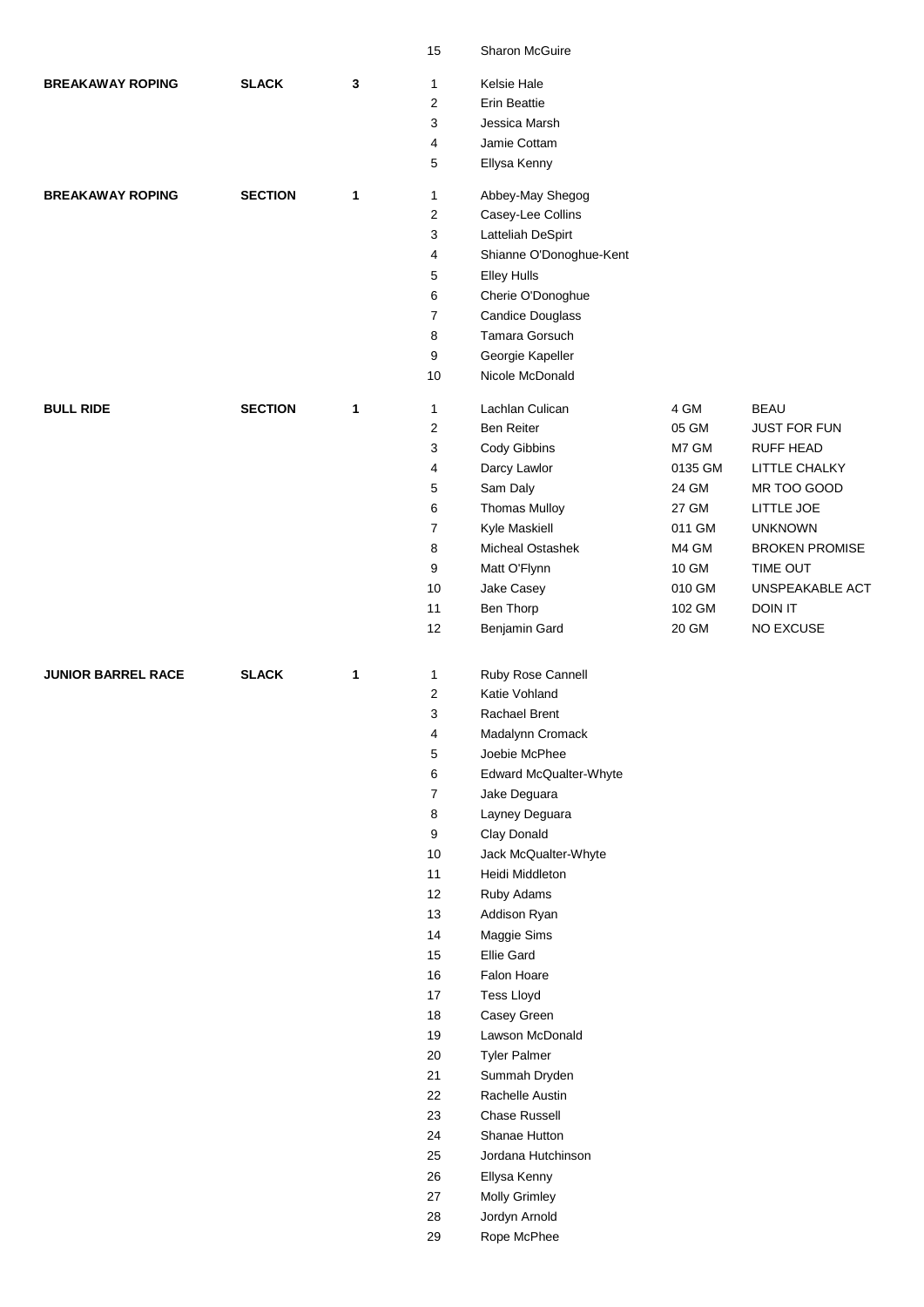|                          |                |              | 30           | Molly Phibbs                      |                  |                      |
|--------------------------|----------------|--------------|--------------|-----------------------------------|------------------|----------------------|
|                          |                |              | 31           | Sienna Harris                     |                  |                      |
|                          |                |              | 32           | <b>Toby Hale</b>                  |                  |                      |
|                          |                |              | 33           | <b>Bridie Lloyd</b>               |                  |                      |
|                          |                |              | 34           | Milly Scanlon                     |                  |                      |
|                          |                |              | 35           | Spencer Donald                    |                  |                      |
| <b>JUNIOR STEER RIDE</b> | <b>SLACK</b>   | $\mathbf{1}$ | $\mathbf{1}$ | Ty Thomson                        |                  |                      |
|                          |                |              | 2            | Rope McPhee                       |                  |                      |
|                          |                |              | 3            | Morgan Spencer                    |                  |                      |
|                          |                |              | 4            | Jake Lay                          |                  |                      |
|                          |                |              | 5            | Jarrod McKane                     |                  |                      |
| <b>JUNIOR STEER RIDE</b> | <b>SECTION</b> | 1            | $\mathbf{1}$ | <b>Toby Hale</b>                  |                  |                      |
|                          |                |              | 2            | Kelsey Pavlou                     |                  |                      |
|                          |                |              | 3            | Tom Ings                          |                  |                      |
|                          |                |              | 4            | Dylan Richardson                  |                  |                      |
|                          |                |              | 5            | Samuel Thomas D/M                 |                  |                      |
| <b>JUNR BREAKAWAY</b>    | <b>SLACK</b>   | 1            | $\mathbf{1}$ | Rope McPhee                       |                  |                      |
|                          |                |              | 2            | Ellysa Kenny                      |                  |                      |
|                          |                |              | 3            | Joebie McPhee                     |                  |                      |
|                          |                |              | 4            | Shanae Hutton                     |                  |                      |
|                          |                |              | 5            | Molly Phibbs                      |                  |                      |
|                          |                |              | 6            | Jayden Kenny                      |                  |                      |
| <b>JUNR BREAKAWAY</b>    | <b>SLACK</b>   | $\mathbf{2}$ | 1            | <b>Tyler Kenny</b>                |                  |                      |
|                          |                |              | 2            | Jake Deguara                      |                  |                      |
|                          |                |              | 3            | Ruby Rose Cannell                 |                  |                      |
|                          |                |              | 4            | Jatza Gorsuch                     |                  |                      |
|                          |                |              | 5            | <b>Tess Lloyd</b>                 |                  |                      |
|                          |                |              | 6            | Tai Gorsuch                       |                  |                      |
| <b>JUNR BREAKAWAY</b>    | <b>SLACK</b>   | 3            | 1            | <b>Ellie Gard</b>                 |                  |                      |
|                          |                |              | 2            | Jake Hensley                      |                  |                      |
|                          |                |              |              |                                   |                  |                      |
|                          |                |              | 3            | <b>Toby Hale</b>                  |                  |                      |
|                          |                |              | 4            | Casey Green                       |                  |                      |
| <b>ROPE AND TIE</b>      | <b>SLACK</b>   | 1            | 1            | Kenny Flanagan                    |                  |                      |
|                          |                |              | 2            | Jay R Marsh                       |                  |                      |
|                          |                |              | 3            | Darcy Kersh                       |                  |                      |
|                          |                |              | 4            | Grant Hanrahan                    |                  |                      |
|                          |                |              | 5            | William Blackwood                 |                  |                      |
|                          |                |              | 6            | <b>Warrick Hale</b>               |                  |                      |
| <b>ROPE AND TIE</b>      | <b>SLACK</b>   | $\mathbf{2}$ | $\mathbf{1}$ | Paul Lawlor                       |                  |                      |
|                          |                |              | 2            | Clancy Middleton Jnr              |                  |                      |
|                          |                |              | 3            | <b>Stuart McGuire-Spalding</b>    |                  |                      |
|                          |                |              | 4            | Clay Bush                         |                  |                      |
|                          |                |              | 5            | Jace Land                         |                  |                      |
| <b>ROPE AND TIE</b>      | <b>SECTION</b> | 1            | $\mathbf{1}$ | Lee Kimber                        |                  |                      |
|                          |                |              | 2            | Shane Kenny                       |                  |                      |
|                          |                |              | 3            | Glen W Perkins                    |                  |                      |
|                          |                |              | 4            | Campbell Hodson                   |                  |                      |
|                          |                |              | 5            | Mitch Eastwell                    |                  |                      |
|                          |                |              | 6            | <b>Terry Evison</b>               |                  |                      |
| <b>SADDLE BRONC</b>      | <b>SECTION</b> | $\mathbf{1}$ | $\mathbf{1}$ | Gavin Fry                         | 0617GM           | <b>WISH LIST</b>     |
|                          |                |              | 2            | Robbie Berryman                   | 0808GM           | <b>MISS SHOWGIRL</b> |
|                          |                |              | 3            | Cecil Luxford                     | 0840GM           | <b>MISST</b>         |
|                          |                |              | 4<br>5       | Mitchell Lansdowne<br>Tim Hammond | 0110GM<br>0940GM | JOHNNY BOY<br>MR T   |
|                          |                |              | 6            | Aiden Lewis                       | 499GM            | <b>ROACH</b>         |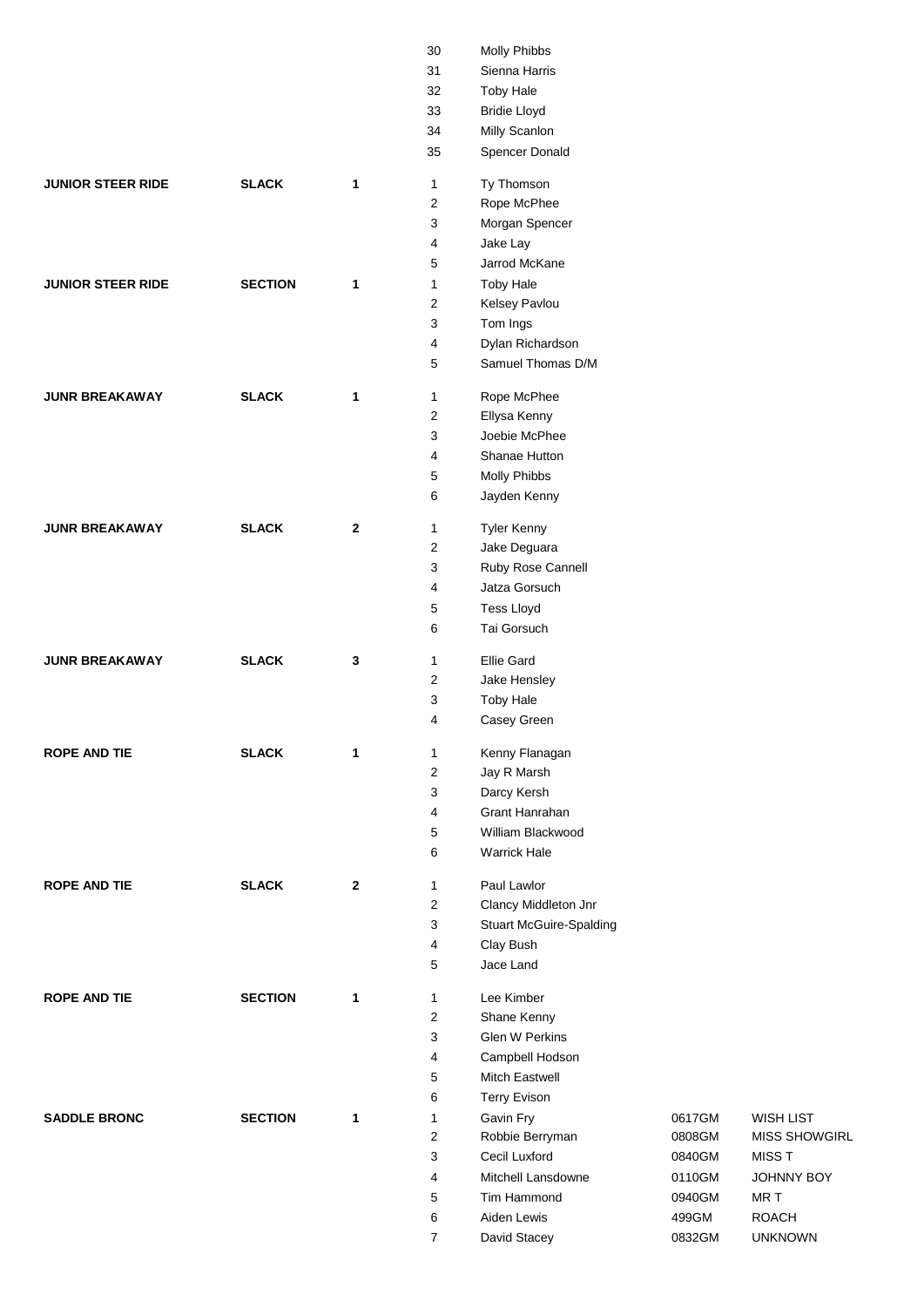|                        |                |                  | 8                | Wade Seeds                           | 0304GM | <b>SAVAS</b>          |
|------------------------|----------------|------------------|------------------|--------------------------------------|--------|-----------------------|
|                        |                |                  | 9                | Jack McKenzie                        | 0103GM | <b>SCOTTY K</b>       |
|                        |                |                  | 10               | Tom Kerr                             | 0929GM | TRY ME                |
| <b>SADDLE BRONC</b>    | <b>SECTION</b> | $\boldsymbol{2}$ | $\mathbf{1}$     | Greg Hamilton                        | 0225GM | PRETTY WOMAN          |
|                        |                |                  | 2                | Dean Oliver                          | 025GM  | CHEYENE TOP GIRL      |
|                        |                |                  | 3                | <b>Allan Powell</b>                  | 0823GM | PRETTY VALLEY         |
|                        |                |                  | $\overline{4}$   | John McNamee                         | 0825GM | <b>MISS JINGLE</b>    |
|                        |                |                  | 5                | <b>Edward Donaldson</b>              | 0501GM | <b>MISS KINGS WAY</b> |
|                        |                |                  | 6                | <b>Brad Pierce</b>                   | 0614GM | <b>SECRET SISTER</b>  |
|                        |                |                  | $\overline{7}$   | Cameron Webster                      | 042GM  | <b>CAJUN LADY</b>     |
|                        |                |                  | 8                | James Darmody                        | 0325GM | <b>JINGLE BOB</b>     |
|                        |                |                  | 9                | Morgan Marks                         | 0206GM | STILL A SECRET        |
| <b>STEER WRESTLING</b> | <b>SLACK</b>   | 1                | $\mathbf{1}$     | Barry Ash                            |        |                       |
|                        |                |                  | $\overline{2}$   | Haami Boynton                        |        |                       |
|                        |                |                  | 3                | Tony Azzopardi                       |        |                       |
|                        |                |                  | 4                | Taane Boynton                        |        |                       |
|                        |                |                  | 5                | <b>Travis Munro</b>                  |        |                       |
|                        |                |                  | 6                | Luke Ford                            |        |                       |
|                        |                |                  | $\overline{7}$   | Ryley Gibb                           |        |                       |
|                        |                |                  | 8                | Jace Land                            |        |                       |
|                        |                |                  | 9                | William Blackwood                    |        |                       |
| <b>STEER WRESTLING</b> | <b>SECTION</b> | 1                | $\mathbf{1}$     | Rinsie Jamieson                      |        |                       |
|                        |                |                  | $\boldsymbol{2}$ | Clay Bush                            |        |                       |
|                        |                |                  | 3                | Nick Painter                         |        |                       |
|                        |                |                  | 4                | <b>Brad Cavanagh</b>                 |        |                       |
|                        |                |                  | 5                | <b>Terry Evison</b>                  |        |                       |
|                        |                |                  | 6                | Kenny Flanagan                       |        |                       |
|                        |                |                  | $\overline{7}$   | Clancy Middleton Jnr                 |        |                       |
|                        |                |                  | 8                | Mitch Eastwell                       |        |                       |
|                        |                |                  | 9                | Jarrod Deguara                       |        |                       |
|                        |                |                  |                  |                                      |        |                       |
| <b>STEER WRESTLING</b> | <b>SECTION</b> | $\mathbf{2}$     | $\mathbf{1}$     | Shane Kenny                          |        |                       |
|                        |                |                  | 2                | Matt Hedlund                         |        |                       |
|                        |                |                  | 3                | Cameron Bell                         |        |                       |
|                        |                |                  | 4                | Lee Kimber                           |        |                       |
|                        |                |                  | 5                | Rod Thorp                            |        |                       |
|                        |                |                  | 6                | Thomas Durbidge                      |        |                       |
|                        |                |                  | $\overline{7}$   | Jack Hedlund                         |        |                       |
|                        |                |                  | 8                | Chris Savas                          |        |                       |
| <b>TEAM ROPING</b>     | <b>SLACK</b>   | 1                | $\mathbf{1}$     | <b>Todd Gaffey</b><br>/ Jacob Gaffey |        |                       |
|                        |                |                  | $\overline{2}$   | Toby Hale / Kenny Flanagan           |        |                       |
|                        |                |                  | 3                | <b>Warrick Hale</b><br>/ Chris Savas |        |                       |
|                        |                |                  | 4                | Bob Holder / Brian Lawless           |        |                       |
|                        |                |                  | 5                | Sarah Hoare / Frank Hoare            |        |                       |
|                        |                |                  | 6                | Ella Mitchell / Daniel Guilford      |        |                       |
|                        |                |                  | $\overline{7}$   | Josh Symes<br>/ Maclay Phelps        |        |                       |
|                        |                |                  | 8                | Bradley Shaw / Shane Mirams          |        |                       |
|                        |                |                  | 9                | Nicole McDonald / Teresa<br>Jones    |        |                       |
|                        |                |                  |                  |                                      |        |                       |
| <b>TEAM ROPING</b>     | <b>SLACK</b>   | $\mathbf{2}$     | 1                | Dean Beattie<br>/ Ben Mallia         |        |                       |
|                        |                |                  | 2                | Rod Thorp<br>/ Rinsie Jamieson       |        |                       |
|                        |                |                  | 3                | Alan Wood<br>/ Bruce Marsh           |        |                       |
|                        |                |                  | 4                | Darryl Flanagan / Thomas<br>Flanagan |        |                       |
|                        |                |                  | 5                | Jay R Marsh / Jarrod Deguara         |        |                       |
|                        |                |                  | 6                | Brad Cavanagh<br>/ Robert<br>Mcphee  |        |                       |
|                        |                |                  | $\overline{7}$   | / Andrew<br>Garry McPhee             |        |                       |